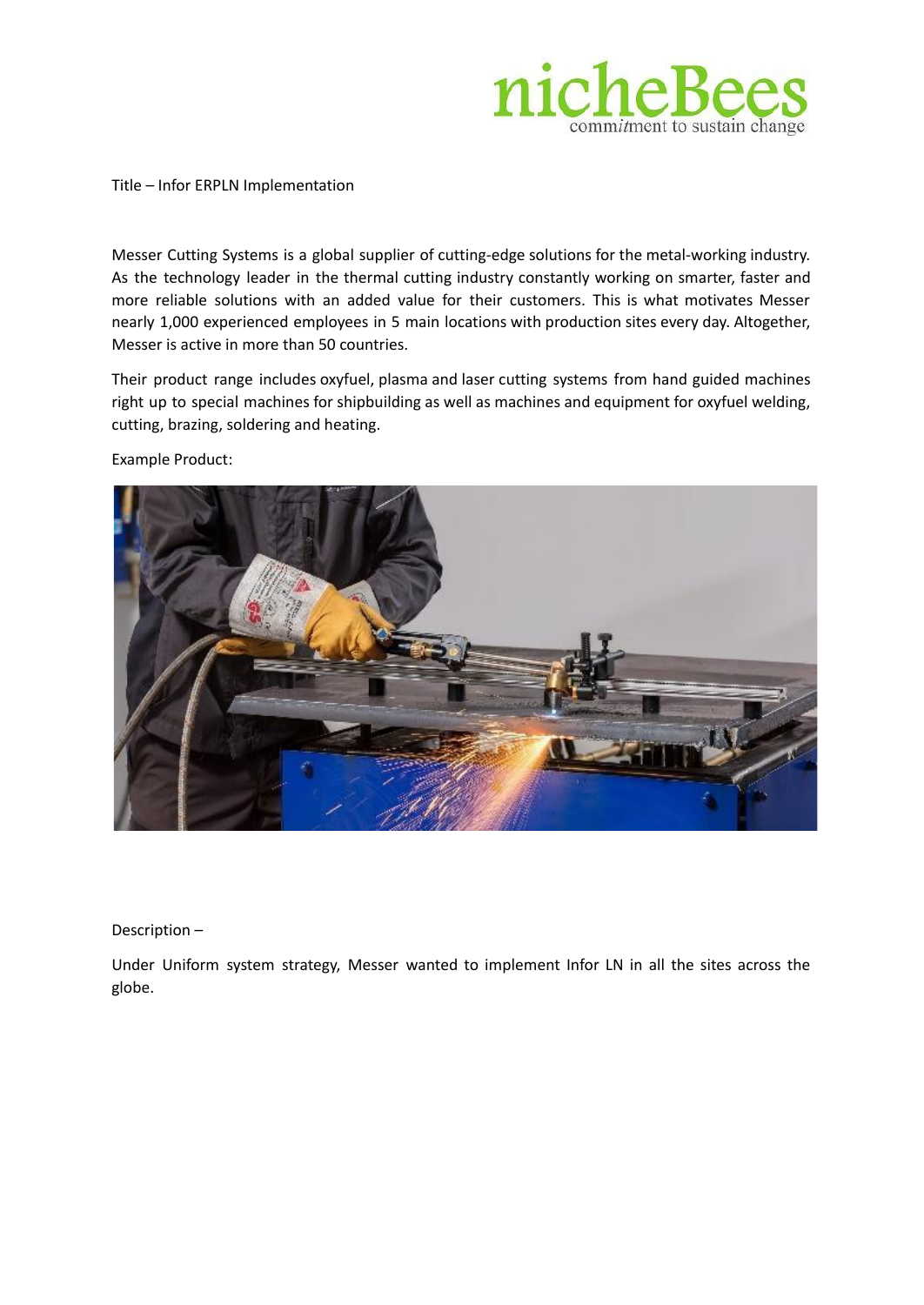

Challenges:

- 1. Home grown ERP was unable to meet their business expansion requirements
- 2. Planning was done manually outside the system consuming lot of time and inaccurate data
- 3. Manual efforts to report segmental financial data to Global Head Office
- 4. Unable to capture 100% accurate cost of End item
- 5. Automated supplier payments were not possible
- 6. Capturing after sale service revenue was a challenge

## Solution:

Solutions Provided by the nicheBees Including the following:

- Implementation of ERP LN 10.4 in India 1 manufacturing plant and 3 distribution centres
- Implementation of Turnkey Project (TP) Module integrated with Service
- Implementation of Field Service, Depot repair, Preventive maintenance, Service Contracts, Call management, Customer Claims, Subcontracting Service.
- Interface with smart factory system that handled 100% paper less shopfloor, optimized reporting
- Development of add on customized modules for distribution requirement, planning, capacity management and nesting operation
- Gate entry customization for vehicle movement
- OneStream finance reporting integration with LN

Implementation Methodology